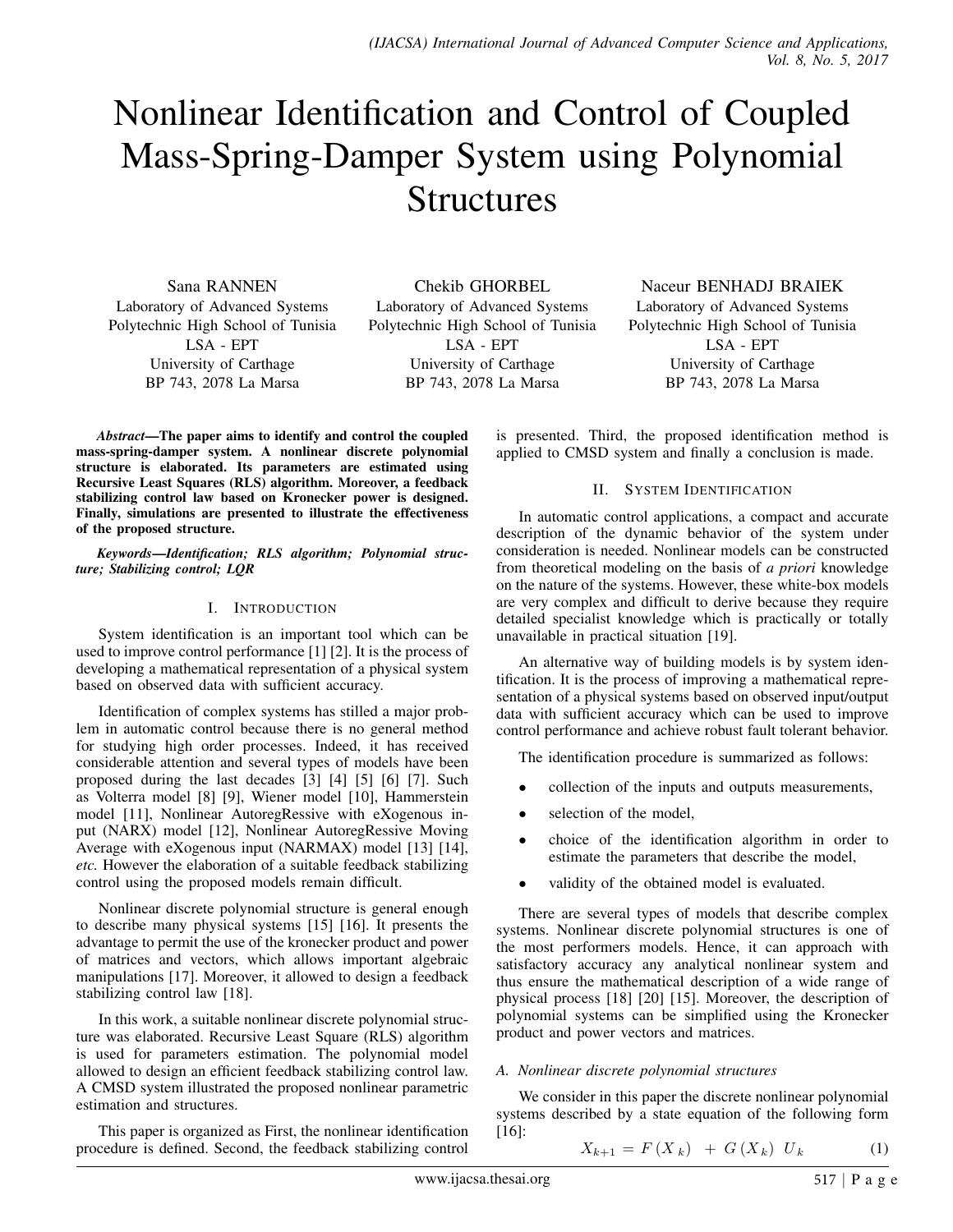where  $F(X_k)$  and  $G(X_k)$  are a polynomials vectors functions. They are given by [15]:

$$
F\left(X_{k}\right) = \sum_{i \geq 1} A_{i} X_{k}^{\left[i\right]} \tag{2}
$$

$$
G\left(X_{k}\right) = \sum_{i \geq 0} B_{i}\left(I_{m} \otimes X_{k}^{[i]}\right) \tag{3}
$$

with  $X_k = (x_{1,k}, x_{2,k}, \ldots, x_{n,k})^T \in R^n, X_k^{[i]}$  $\frac{1}{k}^{i}$  is the Kronecker power of the vector  $X_k$  defined as:

$$
\begin{cases}\nX_k^{[0]} = 1 \\
X_k^{[i]} = X_k^{[i-1]} \otimes X_k = X_k \otimes X_k^{[i-1]} \\
\text{for } i \ge 1\n\end{cases} \tag{4}
$$

where ⊗ designates the symbol of the Kronecker product,  $A_i$  and  $B_i$  are respectively  $(n \times n^i)$  and  $(n \times mn^i)$ matrices.  $I_m$  is the identity matrix of order m. We assume that the pair  $(A_1, B_0)$  is completely controllable.

Parametric estimation using recursive algorithms is one of the most important areas in system and signal processing. The RLS algorithm is one of the most popular ones and widely used for the parameter estimation because of his capability to approximate a large class of systems and his simplicity of implementation [21].

## *B. RLS algorithm*

RLS algorithm allows to estimate the model parameters by minimizing a measure of the model prediction error given by [22]:

$$
\varepsilon_k = y_k - \hat{y}_k \tag{5}
$$

where  $\hat{y}_k$  is the prediction of the scalar measured output  $y_k$ . It is given by:

$$
\hat{y}_k = \hat{\theta}_k^T \psi_k \tag{6}
$$

 $\hat{\theta}_k$  is the vector of estimated parameters and  $\psi_k$  is the regression vector containing old inputs and outputs of the system to be identified.

The RLS algorithm can be written in following form:

$$
\begin{cases}\n\hat{\theta}_k = \hat{\theta}_{k-1} + P_k \psi_k \varepsilon_k \\
P_k = P_{k-1} - \frac{P_{k-1} \psi_k \psi_k^T P_{k-1}}{1 + \psi_k^T P_k \psi_k} \\
\varepsilon_k = y_k - \hat{y}_k\n\end{cases}
$$
\n(7)

with  $P_k$  is the gain matrix. It is given by:

$$
P_k = \left(\sum_{i=n+1}^k \psi_i \ \psi_i^T\right)^{-1} \tag{8}
$$

### *C. Performance indicators*

The performance of the models is assessed using the Mean Square Error (MSE) and the Variance-Accounted-For (VAF) indicators [12]:

$$
MSE = \frac{1}{N} \sum_{k=1}^{N} (y_{s,k} - y_k)^2
$$
 (9)

$$
VAF = \max\left\{1 - \frac{\text{var}(y_{s,k} - y_k)}{\text{var}(y_{s,k})}, 0\right\} \times 100 \quad (10)
$$

where  $y_{s,k}$  and  $y_k$  are respectively the system and the model output, N present the number of iterations and var $(.)$ denotes the variance of a signal.

## III. NONLINEAR FEEDBACK STABILIZING CONTROL

In this section, we propose to determine a stabilizing control law of the system in the following form [18]:

$$
U_k = H\left(X_k\right) \tag{11}
$$

where H ( $X_k$ ) is an analytical vectorial function from  $R^n$ into  $R^m$ .

It is expressed by generalized Taylor series:

$$
H\left(X_{k}\right) = -\sum_{j\,\geq\,1} K_{j}\,X_{k}^{[i]}
$$
 (12)

where  $K_j$ ,  $j = 1, \ldots, r$  are  $(m \times n^i)$  matrices. Thus, the controlled system equation can be written as [18]:

$$
X_{k+1} = \sum_{i \ge 1} A_i \; X_k^{[i]} \\
-\sum_{i \ge 0} \sum_{j \ge 0} B_i \left( I_m \otimes X_k^{[i]} \right) K_j \; X_k^{[j]} \tag{13}
$$

Our objective is to determine the control function so that the stability of the null equilibrium  $(X_k = 0)$  of the system. The best solution of such a problem consists in the determination of the matrices  $K_j$ ,  $j \in N$ . The matrix  $K_1$ is obtained using the Discrete Linear Quadratic Regulator (DLQR) state feedback design.

DLQR is one of the optimal control techniques. It takes into account the states of the dynamical system and control input to make the optimal control decisions. This is simple as well as robust [23] [24]. The discrete state equation is given by:

$$
X_{k+1} = A_1 X_k + B_0 U_k \tag{14}
$$

then, the state feedback control  $U_k$  is defined as:

$$
U_k = -K_1 X_k \tag{15}
$$

which leads to:

$$
X_{k+1} = (A_1 - B_0 \ K_1) \ X_k \tag{16}
$$

 $K_1$  is derived from minimization of the cost function:

$$
J(X_k) = \frac{1}{2} \sum_{i=k}^{\infty} \left( X_i^T Q X_i + U_i^T R U_i \right) \tag{17}
$$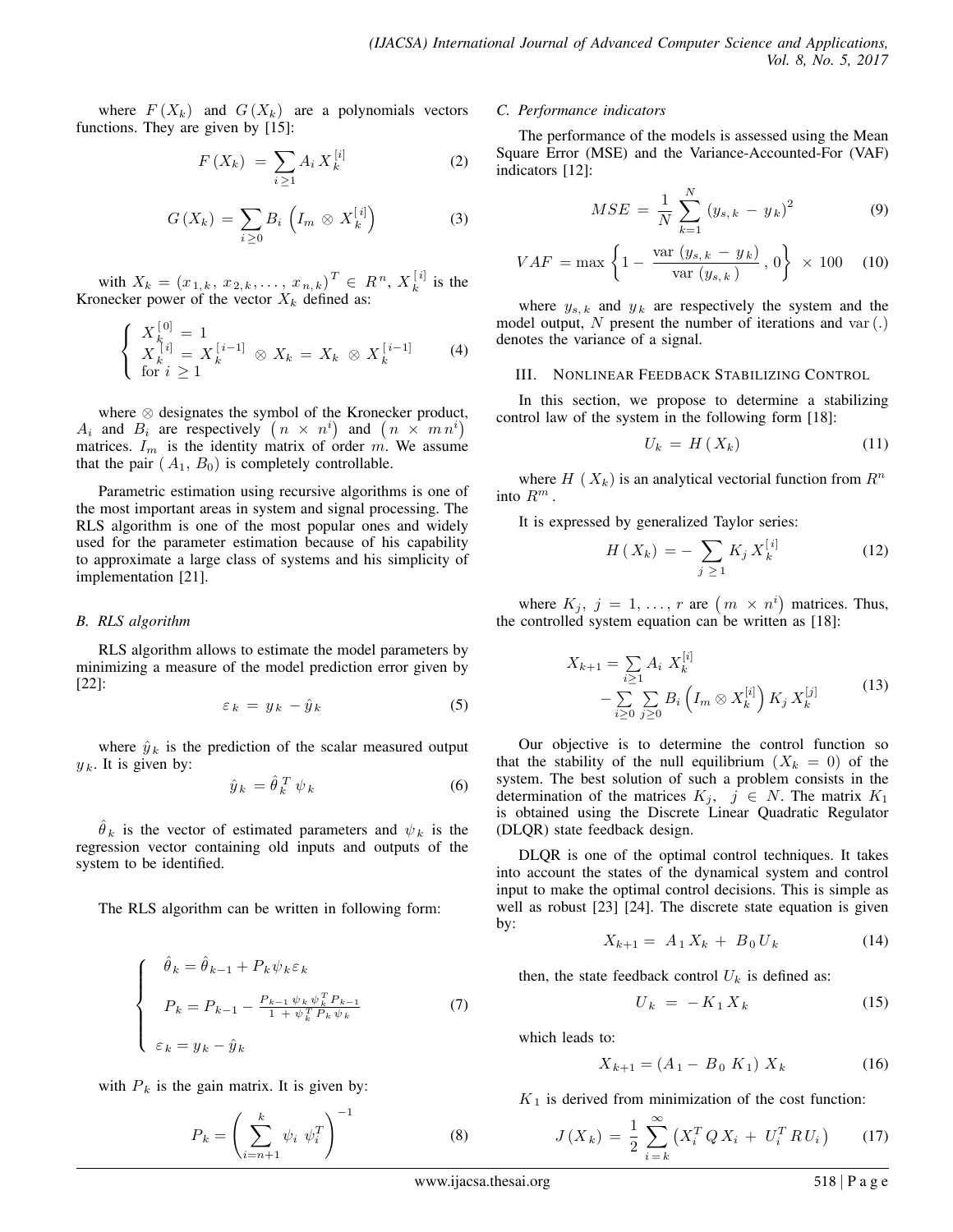where  $Q$  and  $R$  are positive semi-definite and positive definite symmetric constant matrices, respectively. The DLQR gain vector  $K_1$  is given by:

$$
K_1 = \left(R + B_0^T P B_0\right)^{-1} B_0^T P A_1 \tag{18}
$$

where  $P$  is a positive definite symmetric constant matrix obtained from the solution of matrix Algebraic Riccati Equation (ARE):

$$
A_1^T P A_1 - P + Q
$$
  
-A<sub>1</sub><sup>T</sup> P B<sub>0</sub> (R + B<sub>0</sub><sup>T</sup> P B<sub>0</sub>)<sup>-1</sup>B<sub>0</sub><sup>T</sup> P A<sub>1</sub> = 0 (19)

However, the matrices  $K_j$ , for  $j \geq 2$ , are given by the following relation [18]:

$$
K_j = -B_0^+ \left( A_j + \sum_{i=1}^{j-1} B_i (K_{1-i} \otimes I_{n^i}) \right) \qquad (20)
$$

where  $B_0^+$  designates the Moore-Penrose pseudo-inverse of the matrix  $B_0$ .

## IV. ILLUSTRATIVE EXAMPLE: COUPLED MASS-SPRING-DAMPER SYSTEM

## *A. CMSD system description*

The CMSD system, shown in Figure 1, is composed of two nonlinear springs, two weights and two dampers. Since the upper mass  $m_1$  is attached to both springs, there are two nonlinear springs restoring forces acting upon it: an upward force  $f_{r1}$  exerted by the elongation, or compression,  $x_1$  of the first spring; an upward force  $f_{r2}$  from the second spring resistance to being elongated, or compressed, by the amount  $(x_2 - x_1).$ 



Fig. 1 – Mechanical model of the CMSD system

The second mass  $m_2$  only feels the nonlinear restoring force from the elongation, or compression, of the second spring. Allowing the system to come and to rest in equilibrium, we measure the displacement of the center of mass of each weight from equilibrium, as a function of time, and denote these measurement by  $x_1$  and  $x_2$  respectively. System parameters are presented in Table 1 [25].

TABLE I – Parameter Description of CMSD System

| Parameter      | Description           | Value                                             |
|----------------|-----------------------|---------------------------------------------------|
| k(N/m)         | spring constant       | $k_1 = \frac{2}{5}, k_2 = 1$                      |
| x(m)           | displacement          | $x_1, x_2$                                        |
| m(Kq)          | mass of the weight    | $m_1 = 1, m_2 = 2$                                |
| $\delta(Ns/m)$ | damping coefficient   | $\delta_1 = \frac{1}{10}, \delta_2 = \frac{1}{5}$ |
| u              | nonlinear coefficient | $\mu_1 = \frac{1}{6}, \mu_2 = \frac{1}{6}$        |

*1) Mathematical model:* The continuous nonlinear equations of the CMSD system are given by:

$$
m_1\ddot{x}_1 = -\delta_1\dot{x}_1 - k_1x_1 + \mu_1x_1^3 - k_2(x_1 - x_2) + \mu_2(x_1 - x_2)^3 + u_1 m_2\ddot{x}_2 = -\delta_2\dot{x}_2 - k_2(x_2 - x_1) + \mu_2(x_2 - x_1)^3 + u_2
$$
\n(21)

*2) Proposed identification and feedback stabilizing control using polynomial structures:* The proposed nonlinear discrete polynomial structure that describes perfectly our system is as follow, the sampling time  $T_e = 0.01 s$  and the initial conditions of the state variables

 $X_k(0) = (0.7 \ 0 \ 0.1 \ 0)^T$ , with  $x_{1,k}$  displacement of the first mass,  $\Omega_{1,k}$  velocity of the first mass,  $x_{2,k}$  displacement of the second mass and  $\Omega_{2,k}$  velocity of the second mass:

$$
X_{k+1} = A_1 X_k + A_2 X_k^{[2]} + (B_0 + B_1 X_k) U_k \quad (22)
$$

with:

 $\sqrt{ }$  $\int$ 

 $\overline{\mathcal{L}}$ 

$$
X_k = \begin{pmatrix} x_{1,k} \\ \Omega_{1,k} \\ x_{2,k} \\ \Omega_{2,k} \end{pmatrix}, U_k = \begin{pmatrix} u_{1,k} \\ u_{2,k} \\ u_{2,k} \end{pmatrix},
$$

$$
A_1 = \begin{pmatrix} a_{11} & a_{12} & a_{13} & a_{14} \\ a_{21} & a_{22} & a_{23} & a_{24} \\ a_{31} & a_{32} & a_{33} & a_{34} \\ a_{41} & a_{42} & a_{43} & a_{44} \end{pmatrix},
$$

$$
A_2^T = \left(\begin{array}{c} a_{15} a_{25} a_{35} a_{45} \\ a_{16} a_{26} a_{36} a_{46} \\ a_{17} a_{27} a_{37} a_{47} \\ a_{18} a_{28} a_{38} a_{48} \\ a_{19} a_{29} 0 \\ a_{7 \times 4} \\ 0 \\ 0 \\ \end{array}\right), B_0 = \left(\begin{array}{cc} b_{11}^0 & b_{12}^0 \\ b_{21}^0 & b_{22}^0 \\ b_{31}^0 & b_{32}^0 \\ b_{41}^0 & b_{42}^0 \\ b_{41}^0 & b_{42}^0 \end{array}\right)
$$

$$
\text{and } B_1 = \left( \begin{array}{cccc} b_{11}^1 & b_{12}^1 & b_{13}^1 & b_{14}^1 & b_{11}^2 & b_{12}^2 & b_{13}^2 & b_{14}^2 \\ b_{21}^1 & b_{22}^1 & b_{23}^1 & b_{24}^1 & b_{21}^2 & b_{22}^2 & b_{23}^2 & b_{24}^2 \\ b_{31}^1 & b_{32}^1 & b_{33}^1 & b_{34}^1 & b_{31}^2 & b_{32}^2 & b_{33}^2 & b_{34}^2 \\ b_{41}^1 & b_{42}^1 & b_{43}^1 & b_{44}^1 & b_{41}^2 & b_{42}^2 & b_{43}^2 & b_{44}^2 \end{array} \right).
$$

The performance of the proposed polynomial structure is assessed using the MSE and the VAF indicators, is presented in Table 2.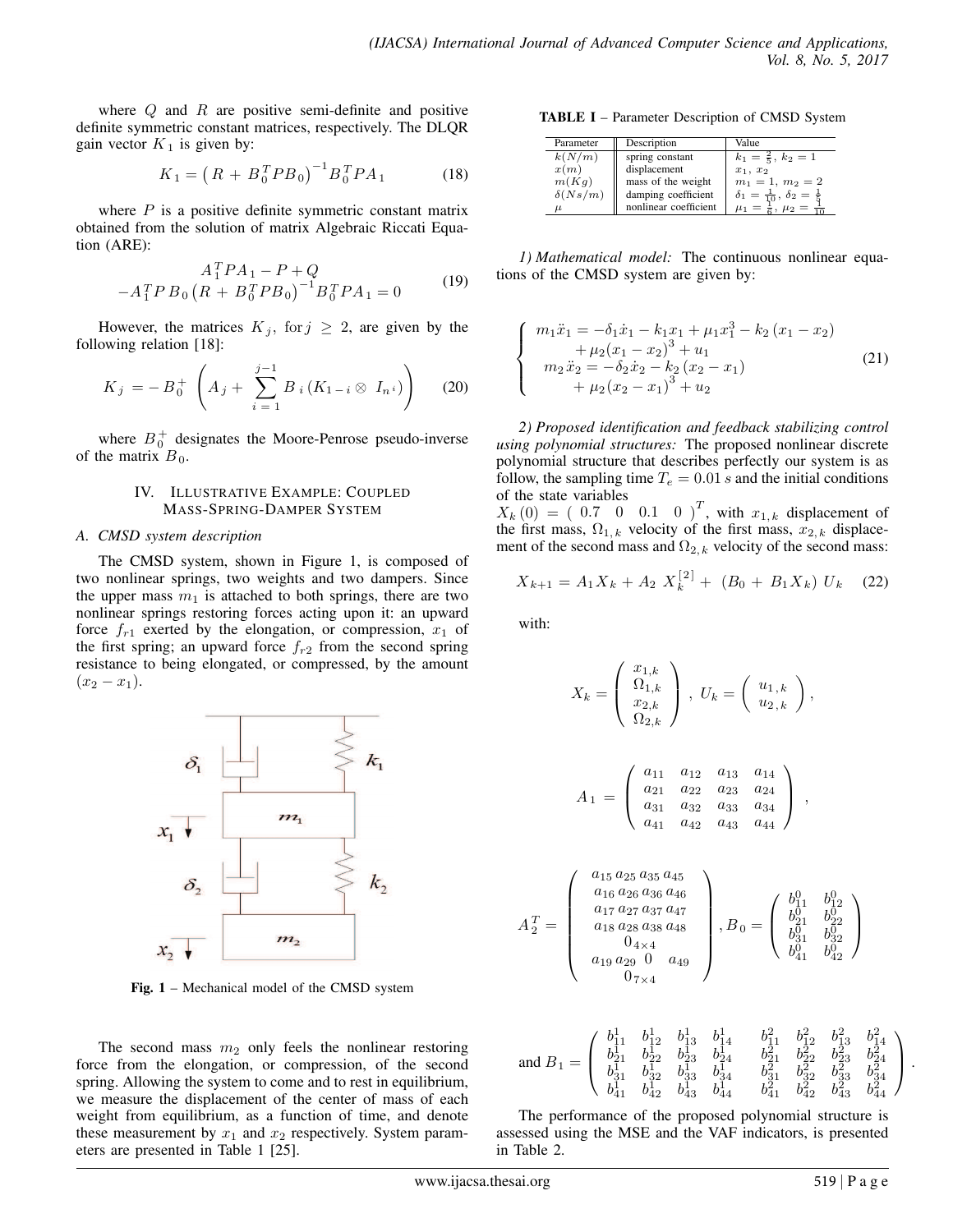TABLE II – Performance Indicators

|                | MSE              | VAF %   |
|----------------|------------------|---------|
| $x_{1,k}$      | $1.583310^{-9}$  | 99.8068 |
| $\Omega_{1,k}$ | $5.926910^{-13}$ | 99.9999 |
| $x_{2,k}$      | $1.194910^{-9}$  | 93.7454 |
| $\Omega_{2,k}$ | $1.737410^{-10}$ | 99.9608 |

To stabilize the CMSD system, we consider the following nonlinear control law:

$$
U_k = -K_1 X_k - K_2 X_k^{[2]}
$$
 (23)



Fig. 2 – Displacement of the first mass  $x_{1,k}$  in the open-loop

with:

$$
K_1 = \begin{pmatrix} 8.2253 & 10.2009 & 0.7640 & -0.0844 \\ 0.9997 & 0.1870 & 8.1414 & 9.2730 \end{pmatrix}
$$

$$
\begin{pmatrix} -0.2407 & 0.0139 \\ -0.1001 & 0.0322 \\ 0.1504 & -0.0529 \\ 0.0119 & -0.0044 \\ -0.1708 & -0.0004 \\ -0.0791 & 0.0034 \\ 0.0645 & 0 \\ 0.00645 & 0 \\ -0.0059 & 0.1479 \\ 0.0048 & 0.0004 \\ 0 & 0 \\ 0.0007 & 0.1685 \\ -0.0005 & 0.0005 \end{pmatrix}.
$$

*3) Simulation results:* For parameters estimation of CMSD system, we choose the causal signals  $u_{1,k} = \frac{1}{3} \sin(k \pi T_e)$  and  $u_{2,k} = \frac{1}{5} \sin(k \pi T_e)$ , as inputs of the CMSD system.

The responses of real and estimated state variables  $x_{1,k}$ and  $x_{2,k}$ , as well as, the errors are presented from Figures 2 and 3, respectively.



Fig. 3 – Displacement of the second mass  $x_{2,k}$  in the open-loop

Figure 4 shows the control signals  $u_{1,k}$  and  $u_{2,k}$ . The responses of the state variables  $x_{1,k}$  and  $x_{2,k}$  of the CMSD system using nonlinear feedback stabilizing control technique, equation 23, are depicted in Figure 5.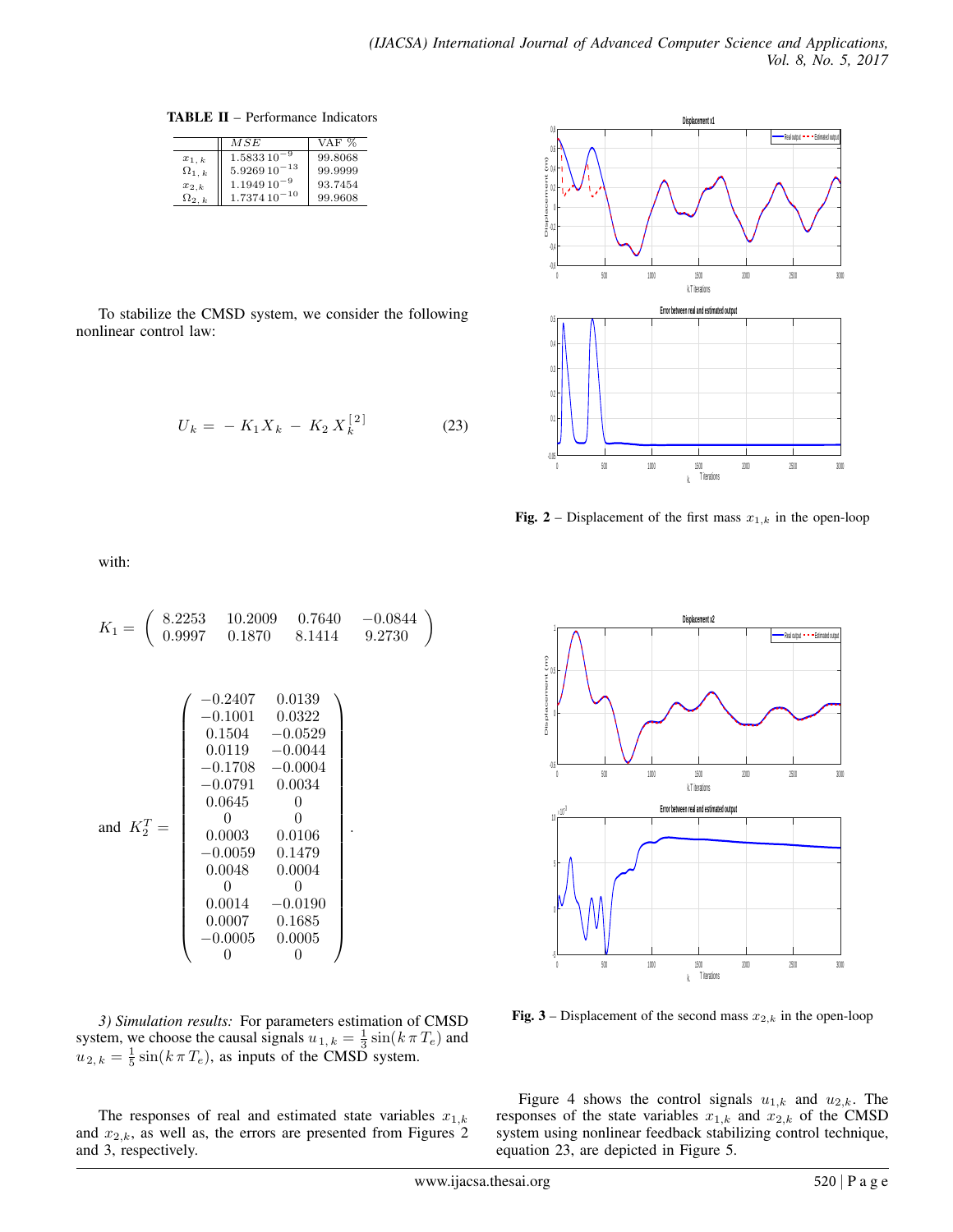

**Fig. 4** – Control signals  $u_{1,k}$  and  $u_{2,k}$ 



**Fig. 5** – Closed-loop displacements  $x_{1,k}$  and  $x_{2,k}$  evolution

## V. DISCUSSION

The main concern of the paper was to determine suitable nonlinear discrete polynomial structure of complex systems, which allowed to design a feedback stabilizing control law.

As can be seen from Figures 2 and 3, the identified outputs tracks the behavior of the real ones perfectly. The modeling errors range of  $x_{1,k}$  and  $x_{2,k}$  are from  $-0.05$  to 0.5 and −0.001 to 0.005, respectively. As well as, the indicator performance values given in Table 2, the elaborate model applied to the CMSD system can achieve a sufficiently high modeling accuracy.

The convergence of the nonlinear discrete polynomial model parameters values obtained using the RLS algorithm is presented, in Appendix A, Table 3. Indeed, Figure 4 shows that by applying the proposed structure to design feedback gains based on Kronecker power, suitable inputs can be produced for CMSD system that make state variables track equilibrium point rapidly, as given in Figure 5.

## VI. CONCLUSION

A nonlinear discrete polynomial structure has been elaborated. RLS algorithm has been used for the parameters estimation. The polynomial structure allowed to design a feedback stabilizing control law based on Kronecker power for complex systems. The proposed structure has been applied successfully to model and stabilize CMSD system.

Simulation results demonstrate that the identified model has allowed to elaborate a feedback stabilizing control law, which had provided a satisfactory performance in stabilizing the CMSD system at the equilibrium points.

## APPENDIX A

TABLE III – Polynomial Structure Parameters Values

| Iterations                  | $k = 1000$      | $k = 2500$      | $k = 3000$      |
|-----------------------------|-----------------|-----------------|-----------------|
| $a_{11,k}$                  | 0.8964          | 0.9889          | 0.9999          |
| $a_{12,k}$                  | 0.0064          | 0.0094          | 0.0100          |
| $a_{13,k}$                  | $5.071110^-5$   | $5.064710^-5$   | $5.066810^-5$   |
| $a_{14,k}$                  | $2.437510^-7$   | $3.693110^-7$   | $5.157810^-7$   |
| $a_{15,k}$                  | $6.941910^-6$   | $6.937110^-6$   | $7.024710^-$ 6  |
| $a_{16,k}$                  | $3.720710^-7$   | $6.914910 - 7$  | $1.061610^-$ 6  |
| $a_{17, k}$                 | $-3.894310^-$ 6 | $-3.917810^-$ 6 | $-4.110610^-$   |
| $a_{18,k}$                  | $-4.473210-7$   | $-4.642010-7$   | $-4.924410-7$   |
| $a_{19, k}$                 | $-2.012710^-$ 6 | $-1.951010^-$ 6 | $-1.883010^-$ 6 |
| $a_{21}$ , $k$              | $-0.0116$       | $-0.0128$       | $-0.0136$       |
| $a_{22,k}$                  | 0.9858          | 0.9978          | 0.9988          |
| $a_{23, k}$                 | 0.0088          | 0.0096          | 0.0099          |
| $a_{24,k}$                  | $5.370410^-5$   | $9.234110^-5$   | $1.363210^-4$   |
| $a_{25, k}$                 | $9.931710^-4$   | 0.0010          | 0.0010          |
| $a_{26}$ , $k$              | $1.351010^-4$   | $2.431710^-4$   | $3.630010^-4$   |
| $a_{27, k}$                 | $-9.251210^-4$  | $-9.390610^-4$  | $-9.815810^-4$  |
| $a_{28,k}$                  | $-1.091110^-4$  | $-1.124710^-4$  | $-1.188910^-4$  |
| $a_{29,k}$                  | $-1.526510^-4$  | $-1.447710^-4$  | $-1.333710^-4$  |
| $a_{31,k}$                  | $9.953410 - 5$  | $9.953310 - 5$  | $9.953510 - 5$  |
| $a_{32,k}$                  | $7.775810^-8$   | $1.105010^-7$   | $1.285910^-7$   |
| $a_{33,k}$                  | 0.9889          | 0.9987          | 0.9999          |
| $a_{34, k}$                 | 0.005           | 0.008           | 0.01            |
| $a_{35, k}$                 | $-4.845210^-$ 6 | $-4.842310^-$ 6 | $-4.827710^-$ 6 |
| $a_{36,k}$                  | $-3.535010^-$ 6 | $-3.430510^-$ 6 | $-3.295010^-$ 6 |
| $a_{37, k}$                 | $5.494410^-$ 6  | $5.492210 - 6$  | $5.504610^-$ 6  |
| $a_{38,k}$                  | $-7.267710-7$   | $-6.197410-7$   | $-5.397510^-7$  |
| $a_{41, k}$                 | 0.0186          | 0.0190          | 0.0196          |
| $a_{42}$ , $k$              | $5.710410^-$ 5  | $5.660910^-5$   | $5.562710^-5$   |
| $a_{43, k}$                 | $-0.0184$       | $-0.0191$       | $-0.0194$       |
| $a_{44, k}$                 | 0.9948          | 0.9954          | 0.9958          |
| $a_{45\; ,\; k}$            | $-3.096910^-4$  | $-3.326910^-4$  | $-3.326910^-4$  |
| $a_{46}$ , $k$              | $-2.255310^-4$  | $-2.486110^-$ 4 | $-2.834110^-$ 4 |
| $a_{47, k}$                 | 0.0008          | 0.0010          | 0.0011          |
| $a_{48}$ , $\boldsymbol{k}$ | $9.846510^-4$   | $1.005910^-5$   | $8.902010^-5$   |
| $a_{49,k}$                  | $-5.662710^-4$  | $-5.589810^-4$  | $-5.392810^-4$  |